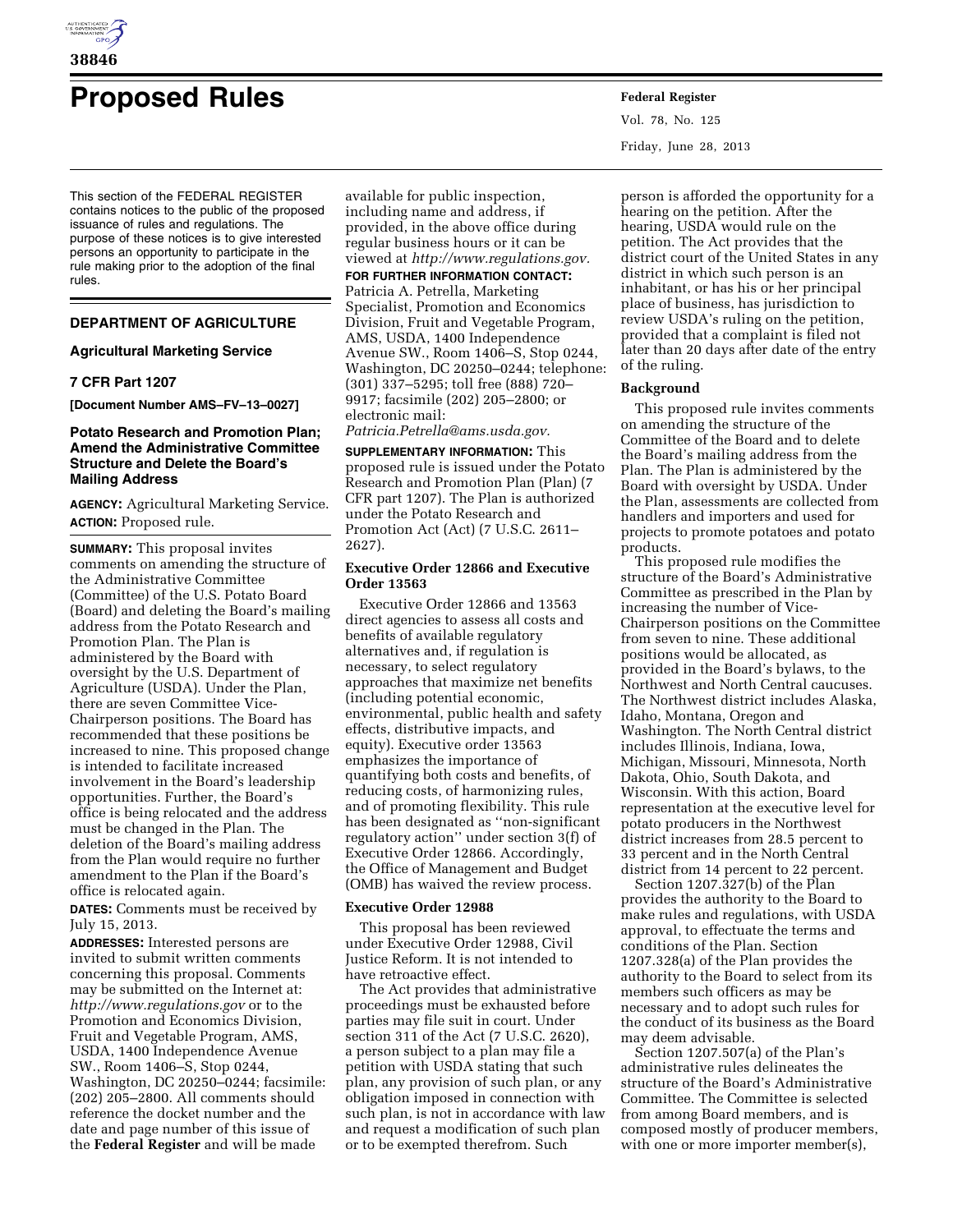and the public member. The Board, through the adoption of its bylaws, may prescribe the manner of selection and the number of members; except that the regulations mandate that the Committee shall include a Chairperson and a fixed number of Vice-Chairpersons. The proposed change is intended to facilitate increased involvement in the Board's leadership opportunities from the Northwest and North Central caucuses and possibly increase diversity at higher positions on the Board.

Prior to this change, the Plan provided for seven Vice-Chairperson positions on the Committee. Vice-Chairperson positions are allocated in the Board's bylaws to represent production districts as determined by the Board. This action increases the number of Vice-Chairperson positions to nine. The additional Vice-Chairpersons would be allocated to the Northwest and North Central caucuses, which historically have been the caucuses with the greatest production.

The second proposed change would delete the Board's mailing address from the Plan's rules and regulations. Section 1207.501 of the Plan specifies that all communications in connection with the Plan shall be addressed to: National Potato Promotion Board, 7555 East Hampden Avenue, Suite 412, Denver, Colorado, 80231. The Board is in the process of moving to a new location within Denver, Colorado. Therefore, this section would need to be amended. However, USDA is recommending that this section be deleted so no further amendment would be required if the Board moves its office in the future. Interested persons wanting to contact the Board can reach them through their Web site, Facebook, or smartphone application.

#### **Board Recommendation**

The Board met on March 14, 2013, and unanimously recommended amending the Committee structure of the Board and amending the Board's mailing address from the Plan. This action would contribute to effective administration of the program.

#### **Initial Regulatory Flexibility Act Analysis**

In accordance with the Regulatory Flexibility Act (RFA) (5 U.S.C. 601– 612), AMS is required to examine the impact of the proposed rule on small entities. Accordingly, AMS has considered the economic impact of this action on small entities.

According to the Board, it is estimated that in 2013 there are about 2,500 producers, 1,030 handlers and 240 importers of potatoes and potato

products who are subject to the provisions of the Plan.

The purpose of the RFA is to fit regulatory actions to the scale of businesses subject to such actions so that small businesses will not be disproportionately burdened. The Small Business Administration defines, in 13 CFR part 121, small agricultural producers as those having annual receipts of no more than \$750,000 and small agricultural service firms (domestic handlers and importers) as those having annual receipts of no more than \$7.0 million. Under these definitions, the majority of the handlers, producers and importers that would be affected by this rule would be considered small entities.

This proposed rule invites comments on amending the structure of the Administrative Committee of the Board and deleting the Board's mailing address from the Plan. The Plan is administered by the Board with oversight by the U.S. Department of Agriculture (USDA). Under the Plan, there are seven Committee Vice-Chairperson positions. The Board has recommended that these positions be increased to nine Vice-Chairpersons. This proposed change is intended to facilitate increased involvement in the Board's leadership opportunities. The deletion of the Board's mailing address would require no further amendment to the Plan if the Board's office is relocated. The Board's office is being relocated so an amendment change was necessary to the Plan.

This proposed rule would amend section 1207.507(a) of the Plan by changing the number of Vice-Chairperson positions from seven to nine. Also, the Board's office address would be removed from 1207.501 of the Plan.

Regarding the economic impact of this proposed rule on affected entities, this action would impose no costs on producers, handlers, and importers as a result of this action. Both changes are administrative in nature; it would merely provide additional opportunities for increased involvement by producers in the Board's leadership opportunities from the larger production areas.

Regarding alternatives, one option to the proposed action would be to maintain the status quo and not change the Administrative Committee structure. This would not alleviate the concerns voiced by the Northwest and North Central caucuses for more representation and leadership opportunities. The Board also considered combining the Southwest caucus into the Northwest caucus. The Board concluded that this would cause

the Southwest producers to lose their representation as there are more Northwest producers and the available seats could possibly be absorbed by all Northwest producers. Therefore, the proposed recommendation was approved, as it would allow greater opportunity for producers from the Board's two largest caucus districts to become engaged in the Board's leadership structure. This action would also make the representation on the Board more equitable according to production.

In accordance with the Paperwork Reduction Act of 1995 (44 U.S.C. Chapter 35), the information collection and recordkeeping requirements that are imposed by the Order have been approved previously under OMB control number 0581–0093. This proposed rule would not result in a change to the information collection and recordkeeping requirements previously approved and would impose no additional reporting and recordkeeping burden on potato producers, handlers and importers.

As with all Federal promotion programs, reports and forms are periodically reviewed to reduce information requirements and duplication by industry and public sector agencies. Finally, USDA has not identified any relevant Federal rules that duplicate, overlap, or conflict with this proposed rule.

AMS is committed to complying with the E-Government Act, to promote the use of the Internet and other information technologies to provide increased opportunities for citizen access to Government information and services, and for other purposes.

Regarding outreach efforts, this action was discussed by the Board at meetings over the past year. Board members discussed the changes with their respective regions. The Board met in March 2013 and unanimously made its recommendation. All of the Board's meetings, including meetings held via teleconference, are open to the public and interested persons are invited to participate and express their views.

We have performed this initial RFA regarding the impact of this proposed action on small entities and we invite comments concerning potential effects of this action on small businesses.

A 15-day comment period is provided to allow interested persons to respond to this proposal. Fifteen days is deemed appropriate because this rule would need to be in place as soon as possible so the additional Vice-Chairperson can participate in Committee meetings. In addition, the Board's office has already relocated so the address needs to be